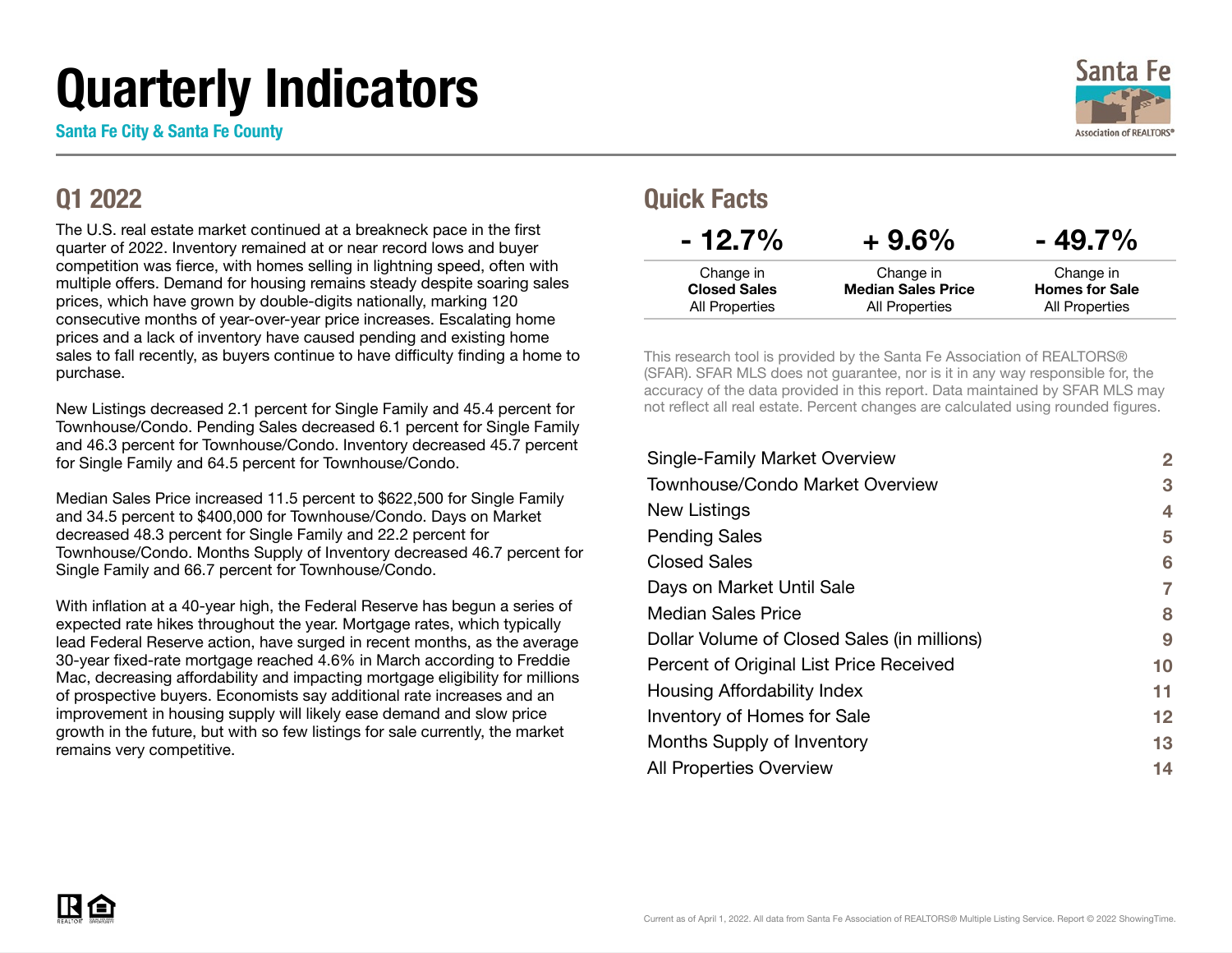## Single-Family Market Overview

Key metrics for current quarter and for year-to-date (YTD) starting from the first of the year. Single Family properties only.



Santa Fe City & Santa Fe County

| <b>Key Metrics</b>                                       | <b>Historical Sparkbars</b>                                             | $\overline{Q}$ 1-2021 | Q1-2022   | % Change | <b>YTD Q1 2021</b> | <b>YTD Q1 2022</b> | % Change |
|----------------------------------------------------------|-------------------------------------------------------------------------|-----------------------|-----------|----------|--------------------|--------------------|----------|
| <b>New Listings</b>                                      | $Q1 - 2022$<br>$21 - 2016$<br>$Q3 - 2017$<br>$Q1 - 2019$<br>$Q3 - 2020$ | 420                   | 411       | $-2.1%$  | 420                | 411                | $-2.1%$  |
| <b>Pending Sales</b>                                     | $Q1 - 2019$<br>$Q3 - 2020$<br>$21 - 2016$<br>Q3-2017<br>$Q1 - 2022$     | 425                   | 399       | $-6.1%$  | 425                | 399                | $-6.1%$  |
| <b>Closed Sales</b>                                      | $Q1 - 2019$<br>Q3-2020<br>Q1-2022<br>$.21 - 2016$<br>Q3-2017            | 403                   | 358       | $-11.2%$ | 403                | 358                | $-11.2%$ |
| Days on Market Until Sale                                | Q1-2022<br>$Q1 - 2019$<br>Q3-2020<br>$21 - 2016$<br>Q3-2017             | 58                    | 30        | $-48.3%$ | 58                 | 30                 | $-48.3%$ |
| <b>Median Sales Price</b>                                | Q3-2017<br>$Q1 - 2019$<br>Q3-2020<br>$21 - 2016$<br>Q1-2022             | \$558,250             | \$622,500 | $+11.5%$ | \$558,250          | \$622,500          | $+11.5%$ |
| <b>Dollar Volume of Closed</b><br>Sales (in millions)    | $21 - 2016$<br>Q3-2017<br>$Q1 - 2019$<br>Q3-2020<br>Q1-2022             | \$311                 | \$306     | $-1.6%$  | \$311              | \$306              | $-1.6%$  |
| <b>Percent of Original</b><br><b>List Price Received</b> | Q3-2017<br>$21 - 2016$<br>$Q1 - 2019$<br>Q3-2020<br>Q1-2022             | 96.9%                 | 99.8%     | $+3.0%$  | 96.9%              | 99.8%              | $+3.0%$  |
| <b>Housing Affordability Index</b>                       | Q3-2017<br>$Q1 - 2019$<br>Q3-2020<br>Q1-2022<br>$21 - 2016$             | 53                    | 48        | $-9.4%$  | 53                 | 48                 | $-9.4%$  |
| <b>Inventory of Homes for Sale</b>                       | Q3-2020<br>$21 - 2016$<br>Q3-2017<br>$Q1 - 2019$<br>Q1-2022             | 234                   | 127       | $-45.7%$ |                    |                    |          |
| <b>Months Supply of Inventory</b>                        | $Q1 - 2019$<br>Q3-2020<br>$21 - 2016$<br>Q3-2017<br>Q1-2022             | 1.5                   | 0.8       | $-46.7%$ |                    |                    |          |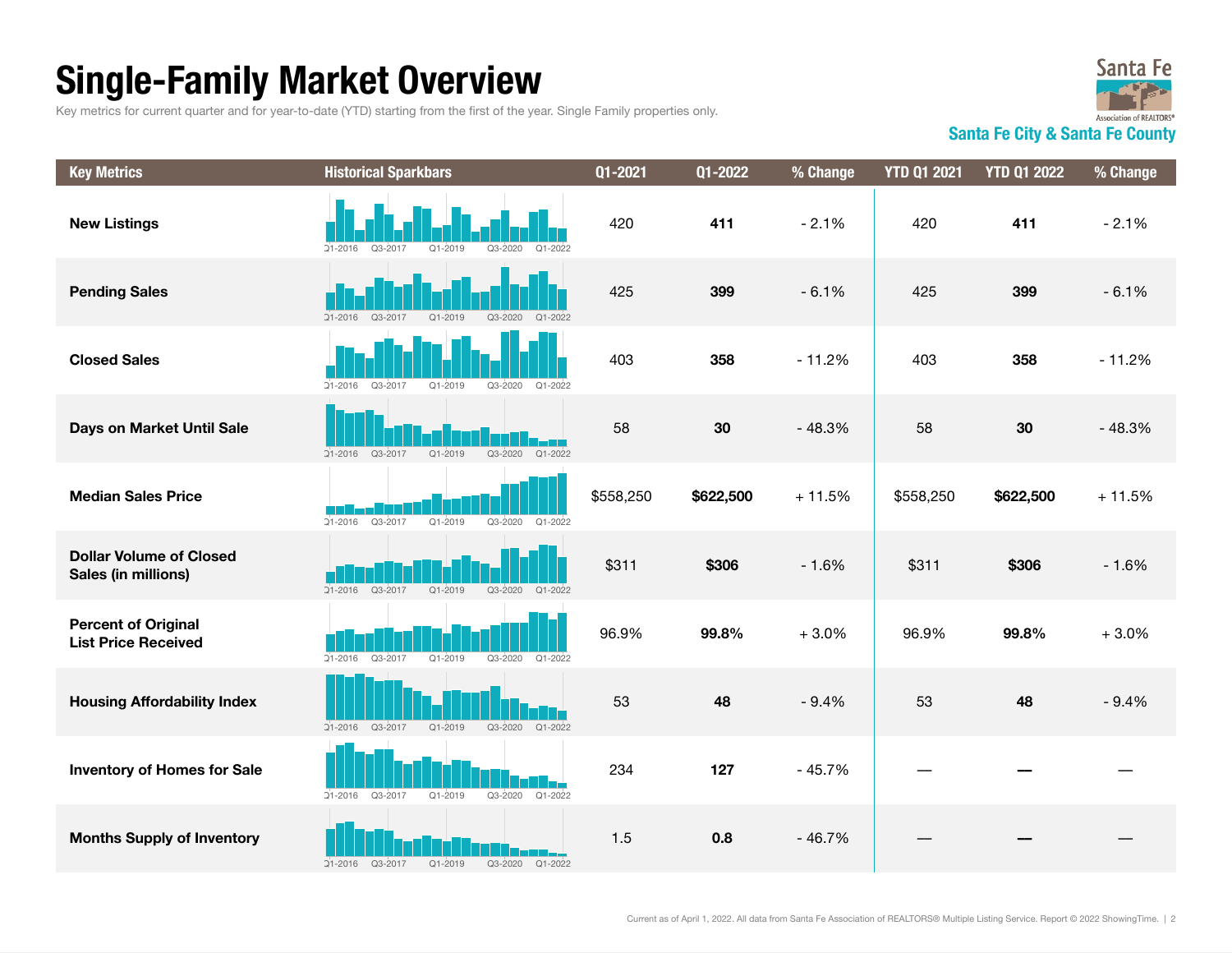### Townhouse/Condo Market Overview

Key metrics for current quarter and for year-to-date (YTD) starting from the first of the year. Townhouse/Condo properties only.



Santa Fe City & Santa Fe County

| <b>Key Metrics</b>                                       | <b>Historical Sparkbars</b>                                             | $\overline{Q}$ 1-2021 | Q1-2022   | % Change | <b>YTD Q1 2021</b> | <b>YTD Q1 2022</b> | % Change |
|----------------------------------------------------------|-------------------------------------------------------------------------|-----------------------|-----------|----------|--------------------|--------------------|----------|
| <b>New Listings</b>                                      | $Q3 - 2017$<br>$Q1 - 2019$<br>$Q3 - 2020$<br>$21 - 2016$<br>$Q1 - 2022$ | 174                   | 95        | $-45.4%$ | 174                | 95                 | $-45.4%$ |
| <b>Pending Sales</b>                                     | $21 - 2016$<br>Q3-2017<br>$Q1 - 2019$<br>Q3-2020<br>$Q1 - 2022$         | 175                   | 94        | $-46.3%$ | 175                | 94                 | $-46.3%$ |
| <b>Closed Sales</b>                                      | $21 - 2016$<br>Q3-2017<br>$Q1 - 2019$<br>Q3-2020<br>Q1-2022             | 118                   | 97        | $-17.8%$ | 118                | 97                 | $-17.8%$ |
| Days on Market Until Sale                                | Q1-2022<br>Q3-2017<br>Q1-2019<br>Q3-2020<br>$21 - 2016$                 | 36                    | 28        | $-22.2%$ | 36                 | 28                 | $-22.2%$ |
| <b>Median Sales Price</b>                                | Q3-2017<br>$Q1 - 2019$<br>Q3-2020<br>$21 - 2016$<br>$Q1 - 2022$         | \$297,500             | \$400,000 | $+34.5%$ | \$297,500          | \$400,000          | $+34.5%$ |
| <b>Dollar Volume of Closed</b><br>Sales (in millions)    | $21 - 2016$<br>Q3-2017<br>$Q1 - 2019$<br>Q3-2020<br>$Q1 - 2022$         | \$45                  | \$44      | $-2.2%$  | \$45               | \$44               | $-2.2%$  |
| <b>Percent of Original</b><br><b>List Price Received</b> | Q3-2017<br>$21 - 2016$<br>$Q1 - 2019$<br>Q3-2020<br>Q1-2022             | 98.2%                 | 100.9%    | $+2.7%$  | 98.2%              | 100.9%             | $+2.7%$  |
| <b>Housing Affordability Index</b>                       | $Q1 - 2019$<br>Q3-2020<br>Q1-2022<br>$21 - 2016$<br>Q3-2017             | 100                   | 74        | $-26.0%$ | 100                | 74                 | $-26.0%$ |
| <b>Inventory of Homes for Sale</b>                       | Q3-2020<br>Q1-2022<br>$21 - 2016$<br>Q3-2017<br>$Q1 - 2019$             | 62                    | 22        | $-64.5%$ |                    |                    |          |
| <b>Months Supply of Inventory</b>                        | Q3-2017<br>$Q1 - 2019$<br>Q3-2020<br>$21 - 2016$<br>Q1-2022             | 1.2                   | 0.4       | $-66.7%$ |                    |                    |          |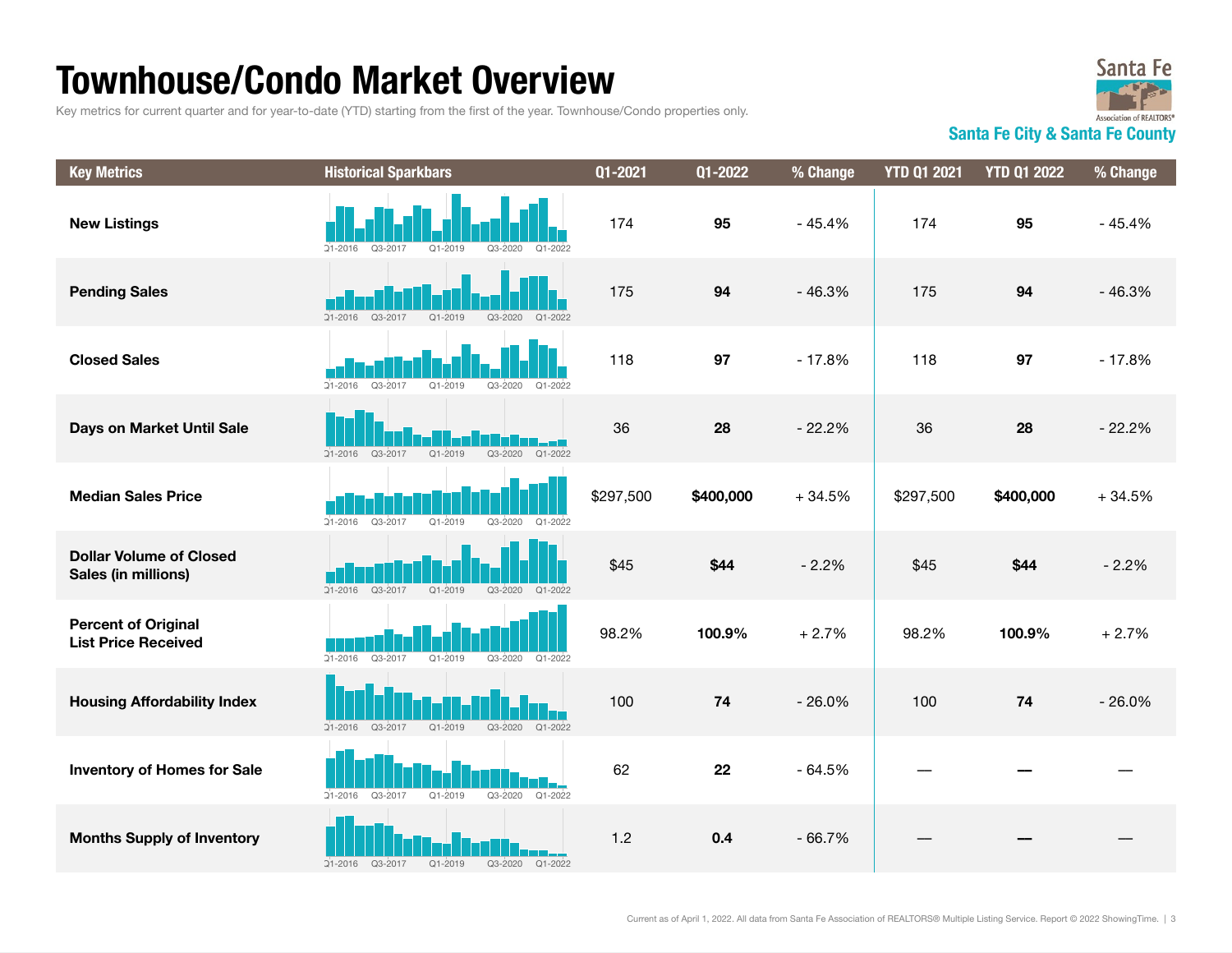## New Listings

A count of the properties that have been newly listed on the market in a given quarter.



Q1-2022





| <b>New Listinas</b> | Single<br>Family | Year-Over-Year<br>Change | Townhouse<br>/ Condo | Year-Over-Year<br>Change |
|---------------------|------------------|--------------------------|----------------------|--------------------------|
| Q2-2019             | 727              | $-3.1\%$                 | 231                  | $+21.6%$                 |
| Q3-2019             | 624              | $-11.4%$                 | 181                  | $+2.8%$                  |
| Q4-2019             | 348              | $-18.1%$                 | 116                  | $+26.1%$                 |
| $Q1 - 2020$         | 434              | - 5.7%                   | 126                  | - 8.0%                   |
| Q2-2020             | 539              | $-25.9%$                 | 140                  | $-39.4%$                 |
| Q3-2020             | 684              | $+9.6%$                  | 225                  | $+24.3%$                 |
| Q4-2020             | 444              | $+27.6%$                 | 123                  | $+6.0\%$                 |
| Q1-2021             | 420              | $-3.2%$                  | 174                  | $+38.1%$                 |
| Q2-2021             | 652              | $+21.0%$                 | 193                  | $+37.9%$                 |
| Q3-2021             | 687              | $+0.4%$                  | 214                  | - 4.9%                   |
| Q4-2021             | 427              | - 3.8%                   | 111                  | - 9.8%                   |
| Q1-2022             | 411              | $-2.1\%$                 | 95                   | - 45.4%                  |

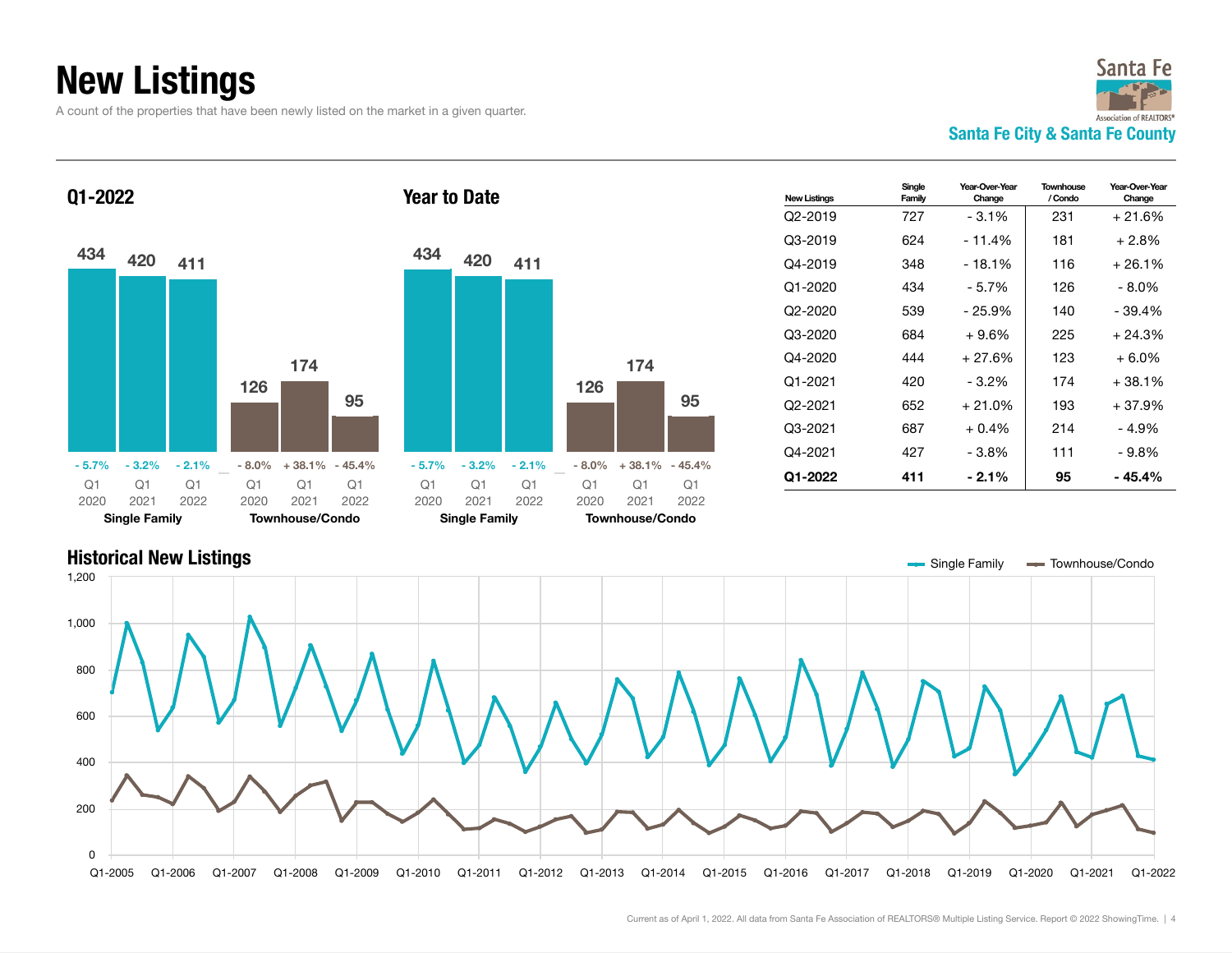### Pending Sales

Q1-2022

A count of the properties on which offers have been accepted in a given quarter.



384 <sup>425</sup> <sup>399</sup>





| <b>Pending Sales</b> | Single<br>Family | Year-Over-Year<br>Change | Townhouse<br>/ Condo | Year-Over-Year<br>Change |
|----------------------|------------------|--------------------------|----------------------|--------------------------|
| Q2-2019              | 492              | - 9.9%                   | 137                  | $-2.1\%$                 |
| Q3-2019              | 520              | + 12.8%                  | 185                  | + 24.2%                  |
| Q4-2019              | 368              | $-2.4%$                  | 113                  | $+3.7%$                  |
| Q1-2020              | 384              | - 5.4%                   | 99                   | - 22.7%                  |
| $Q2 - 2020$          | 436              | $-11.4%$                 | 110                  | - 19.7%                  |
| Q3-2020              | 617              | + 18.7%                  | 203                  | + 9.7%                   |
| Q4-2020              | 448              | + 21.7%                  | 122                  | + 8.0%                   |
| Q1-2021              | 425              | $+10.7%$                 | 175                  | + 76.8%                  |
| O2-2021              | 536              | $+22.9\%$                | 184                  | + 67.3%                  |
| Q3-2021              | 572              | - 7.3%                   | 184                  | $-9.4%$                  |
| Q4-2021              | 449              | $+0.2\%$                 | 128                  | + 4.9%                   |
| Q1-2022              | 399              | - 6.1%                   | 94                   | - 46.3%                  |

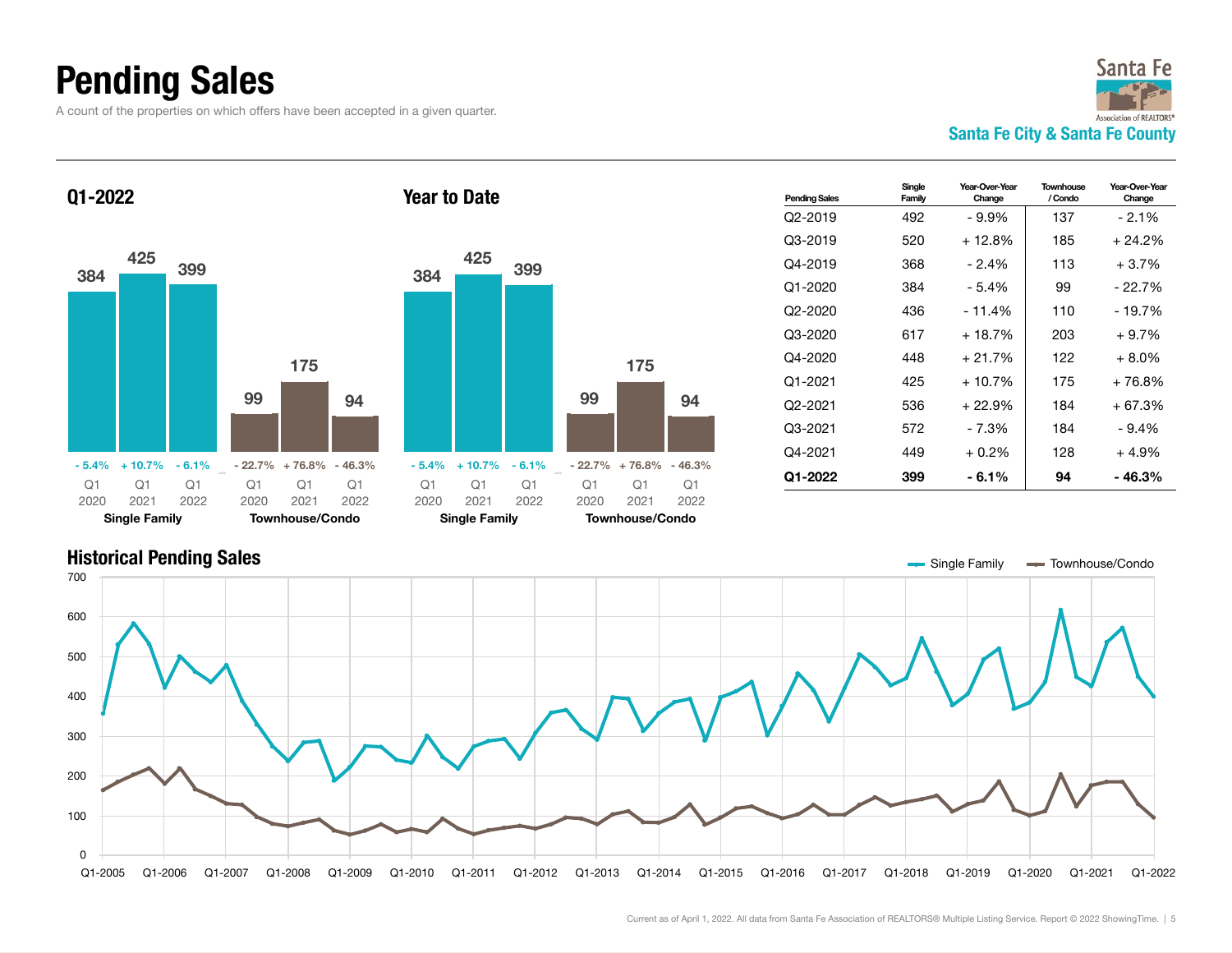### Closed Sales

A count of the actual sales that closed in a given quarter.

Townhouse/Condo



**Closed Sales** Single Family Year-Over-Year Change **Townhouse** / Condo Year-Over-Year Change Q2-2019 499 - 4.2% 133 + 1.5% Q3-2019 520 + 8.6% 182 + 13.8% Q4-2019 425 - 7.6% 144 + 12.5% Q1-2020 386 + 10.9% 105 - 1.9%  $Q2-2020$  333 - 33.3% 88 - 33.8% Q3-2020 558 + 7.3% 169 - 7.1%  $Q4 - 2020$  566 + 33.2% 178 + 23.6%  $Q1 - 2021$  403 + 4.4% 118 + 12.4%  $Q2-2021$  490 + 47.1% 201 + 128.4% Q3-2021 556 - 0.4% 178 + 5.3% Q4-2021 551 - 2.7% 166 - 6.7% Q1-2022 358 - 11.2% 97 - 17.8% Q1-2022 <sup>386</sup> <sup>403</sup> 358  $+ 10.9\% + 4.4\% - 11.2\%$ <sup>105</sup> <sup>118</sup> <sup>97</sup>  $-1.9\% + 12.4\% - 17.8\%$ Q1 2020 Q1 2021 Q1 2022 Q1 2020 Q1 2021 Q1 2022 Year to Date <sup>386</sup> <sup>403</sup> 358  $+ 10.9\% + 4.4\% - 11.2\%$ <sup>105</sup> <sup>118</sup> <sup>97</sup>  $-1.9\% + 12.4\% - 17.8\%$ Q1 2020 Q1 2021 Q1 2022 Q1 2020 Q1 2021 Q1 2022



Townhouse/Condo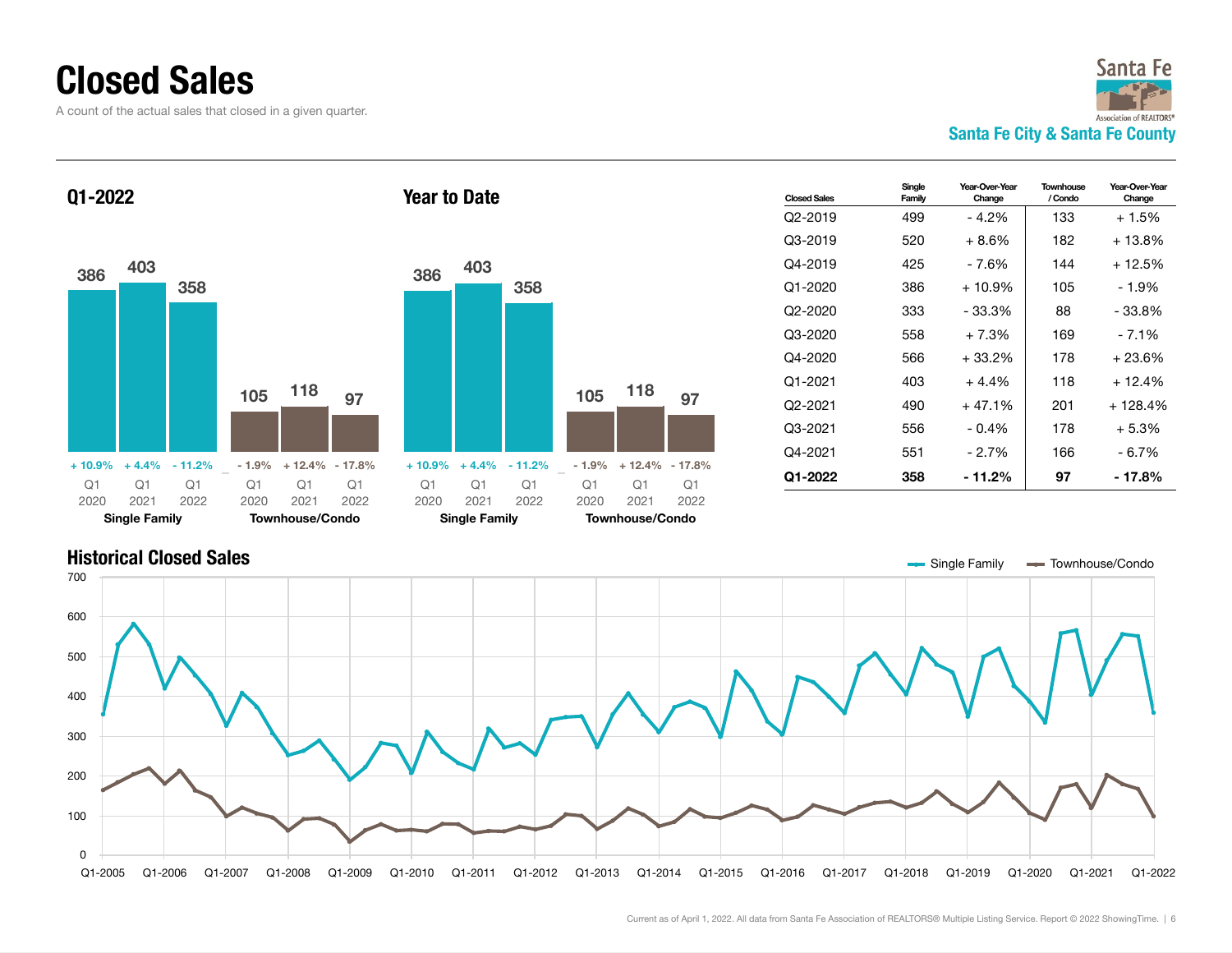### Days on Market Until Sale

Average number of days between when a property is listed and when an offer is accepted in a given quarter.

Year to Date





Q1-2022



| Days on Market       | Sinale<br>Family | Year-Over-Year<br>Change | <b>Townhouse</b><br>/ Condo | Year-Over-Year<br>Change |
|----------------------|------------------|--------------------------|-----------------------------|--------------------------|
| Q <sub>2</sub> -2019 | 63               | $-20.3%$                 | 34                          | $-24.4%$                 |
| Q3-2019              | 60               | + 13.2%                  | 45                          | $+15.4%$                 |
| Q4-2019              | 63               | $0.0\%$                  | 65                          | $+3.2%$                  |
| $Q1 - 2020$          | 77               | $-12.5%$                 | 47                          | $-27.7%$                 |
| Q2-2020              | 51               | $-19.0%$                 | 52                          | + 52.9%                  |
| Q3-2020              | 52               | $-13.3%$                 | 40                          | $-11.1%$                 |
| Q4-2020              | 53               | $-15.9%$                 | 47                          | - 27.7%                  |
| Q1-2021              | 58               | $-24.7%$                 | 36                          | $-23.4%$                 |
| Q2-2021              | 34               | $-33.3%$                 | 34                          | - 34.6%                  |
| Q3-2021              | 23               | $-55.8%$                 | 18                          | - 55.0%                  |
| Q4-2021              | 31               | - 41.5%                  | 21                          | - 55.3%                  |
| Q1-2022              | 30               | $-48.3%$                 | 28                          | - 22.2%                  |

#### Historical Days on Market Until Sale Q1-2005 Q1-2006 Q1-2007 Q1-2008 Q1-2009 Q1-2010 Q1-2011 Q1-2012 Q1-2013 Q1-2014 Q1-2015 Q1-2016 Q1-2017 Q1-2018 Q1-2019 Q1-2020 Q1-2021 Q1-2022  $\Omega$ 50 100 150 200 250 300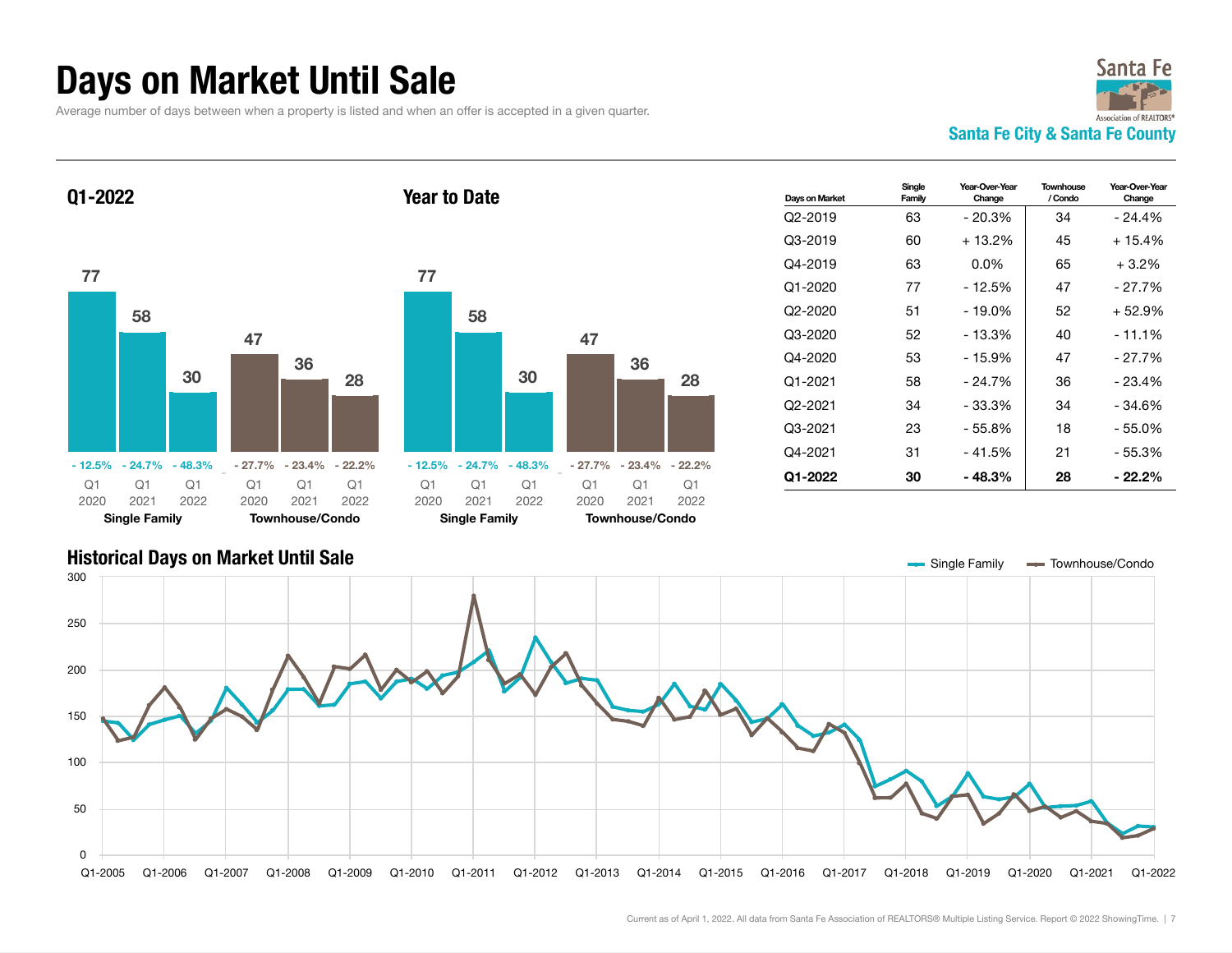### Median Sales Price

Point at which half of the sales sold for more and half sold for less, not accounting for seller concessions, in a given quarter.



Q1-2022





| <b>Median Sales Price</b> | Single<br>Family | Year-Over-Year<br>Change | <b>Townhouse</b><br>/ Condo | Year-Over-Year<br>Change |
|---------------------------|------------------|--------------------------|-----------------------------|--------------------------|
| Q <sub>2</sub> -2019      | \$425,000        | $+6.3%$                  | \$277,000                   | $+1.7%$                  |
| Q3-2019                   | \$448.063        | $+6.9\%$                 | \$324,950                   | $+25.2\%$                |
| Q4-2019                   | \$450,000        | $-2.2\%$                 | \$280,000                   | $-1.4%$                  |
| Q1-2020                   | \$458.941        | $+10.2%$                 | \$300,000                   | $+12.6%$                 |
| Q2-2020                   | \$445,000        | $+4.7%$                  | \$271,000                   | $-2.2\%$                 |
| Q3-2020                   | \$535.495        | $+19.5%$                 | \$316,500                   | - 2.6%                   |
| Q4-2020                   | \$537.445        | $+19.4%$                 | \$377.500                   | $+34.8%$                 |
| Q1-2021                   | \$558,250        | $+21.6%$                 | \$297,500                   | $-0.8\%$                 |
| O2-2021                   | \$597,795        | $+34.3%$                 | \$342,160                   | $+26.3%$                 |
| Q3-2021                   | \$587,900        | $+9.8\%$                 | \$350,000                   | + 10.6%                  |
| Q4-2021                   | \$601,250        | $+11.9%$                 | \$398,296                   | + 5.5%                   |
| Q1-2022                   | \$622,500        | $+11.5%$                 | \$400,000                   | $+34.5%$                 |



Year to Date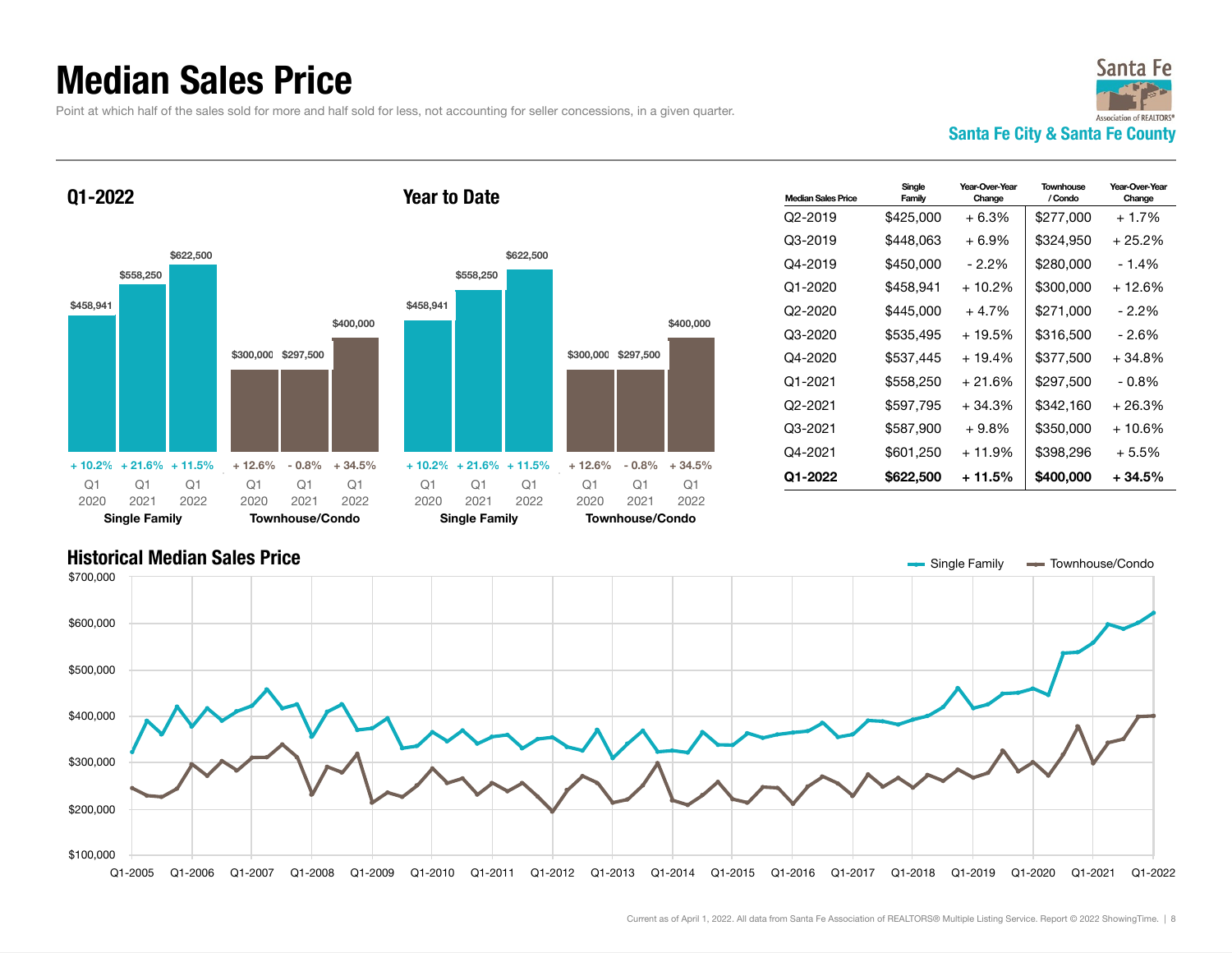#### Dollar Volume of Closed Sales (in millions)

The total dollar volume for all closed sales in a given quarter (in millions). Does not account for seller concessions.







| \$ Volume of Closed<br>Sales (in millions) | Single<br>Family | Year-Over-Year<br>Change | <b>Townhouse</b><br>/ Condo | Year-Over-Year<br>Change |
|--------------------------------------------|------------------|--------------------------|-----------------------------|--------------------------|
| O2-2019                                    | \$279            | $+4.9%$                  | \$44                        | $+4.8%$                  |
| Q3-2019                                    | \$313            | $+13.8\%$                | \$75                        | $+41.5%$                 |
| Q4-2019                                    | \$250            | - 6.0%                   | \$48                        | $+9.1%$                  |
| Q1-2020                                    | \$230            | $+16.2%$                 | \$39                        | $+11.4%$                 |
| Q2-2020                                    | \$183            | $-34.4\%$                | \$29                        | $-34.1\%$                |
| Q3-2020                                    | \$391            | $+24.9%$                 | \$70                        | - 6.7%                   |
| Q4-2020                                    | \$406            | $+62.4%$                 | \$81                        | + 68.8%                  |
| Q1-2021                                    | \$311            | $+35.2%$                 | \$45                        | $+15.4%$                 |
| O2-2021                                    | \$389            | + 112.6%                 | \$84                        | + 189.7%                 |
| Q3-2021                                    | \$444            | $+13.6%$                 | \$80                        | $+14.3%$                 |
| Q4-2021                                    | \$438            | $+7.9%$                  | \$75                        | - 7.4%                   |
| Q1-2022                                    | \$306            | - 1.6%                   | \$44                        | $-2.2%$                  |

#### Historical Dollar Volume of Closed Sales (in millions) Single Family Townhouse/Condo

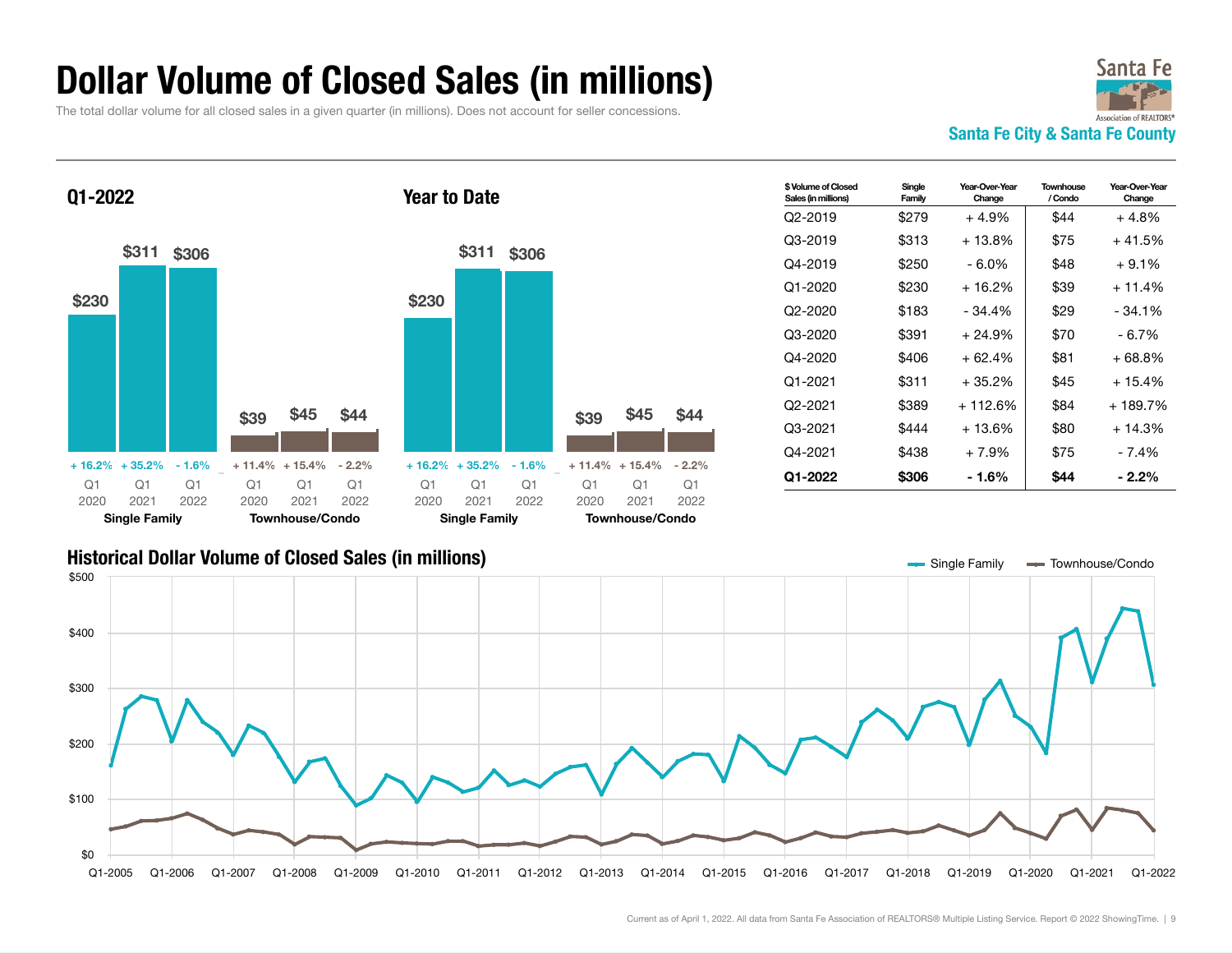### Percent of Original List Price Received

Percentage found when dividing a property's sales price by its original list price, then taking the average for all properties sold in a given quarter, not accounting for seller concessions.



Year-Over-Year

#### Pct. of Orig. Price Received Q1-2022 94.9% 96.9% 99.8%  $+ 1.2\% + 2.1\% + 3.0\%$ 96.4% 98.2% 100.9% + 0.5% + 1.9% + 2.7% Q1 2020 Single Family Q1 2021 Q1 2022 Q1 2020 Townhouse/Condo Q1 2021 Q1 2022 Year to Date 94.9% 96.9% 99.8%  $+ 1.2\% + 2.1\% + 3.0\%$ 96.4% 98.2% 100.9% + 0.5% + 1.9% + 2.7% Q1 2020 Single Family Q1 2021 Q1 2022 Q1 2020 Townhouse/Condo Q1 2021 Q1 2022

| Pct. of Orig. Price<br>Received | Single<br>Family | Year-Over-Year<br>Change | Townhouse<br>/ Condo | Year-Over-Year<br>Change |
|---------------------------------|------------------|--------------------------|----------------------|--------------------------|
| Q2-2019                         | 96.7%            | + 0.8%                   | 97.6%                | $+0.8\%$                 |
| Q3-2019                         | 95.7%            | $-0.3%$                  | 96.7%                | $-0.4\%$                 |
| Q4-2019                         | 94.1%            | $-1.1%$                  | 95.6%                | $+0.6%$                  |
| Q1-2020                         | 94.9%            | + 1.2%                   | 96.4%                | + 0.5%                   |
| Q2-2020                         | 96.1%            | $-0.6%$                  | 96.9%                | $-0.7\%$                 |
| Q3-2020                         | 96.7%            | $+1.0\%$                 | 96.6%                | $-0.1\%$                 |
| Q4-2020                         | 96.9%            | $+3.0\%$                 | 98.1%                | + 2.6%                   |
| Q1-2021                         | 96.9%            | $+2.1%$                  | 98.2%                | $+1.9%$                  |
| Q2-2021                         | 100.2%           | + 4.3%                   | 99.6%                | + 2.8%                   |
| Q3-2021                         | 99.9%            | $+3.3%$                  | 99.9%                | $+3.4\%$                 |
| Q4-2021                         | 97.7%            | + 0.8%                   | 99.6%                | + 1.5%                   |
| Q1-2022                         | 99.8%            | $+3.0%$                  | 100.9%               | $+2.7%$                  |

Year-Over-Ye

Single

#### Historical Percent of Original List Price Received Single Table 1 and Single Family Townhouse/Condo

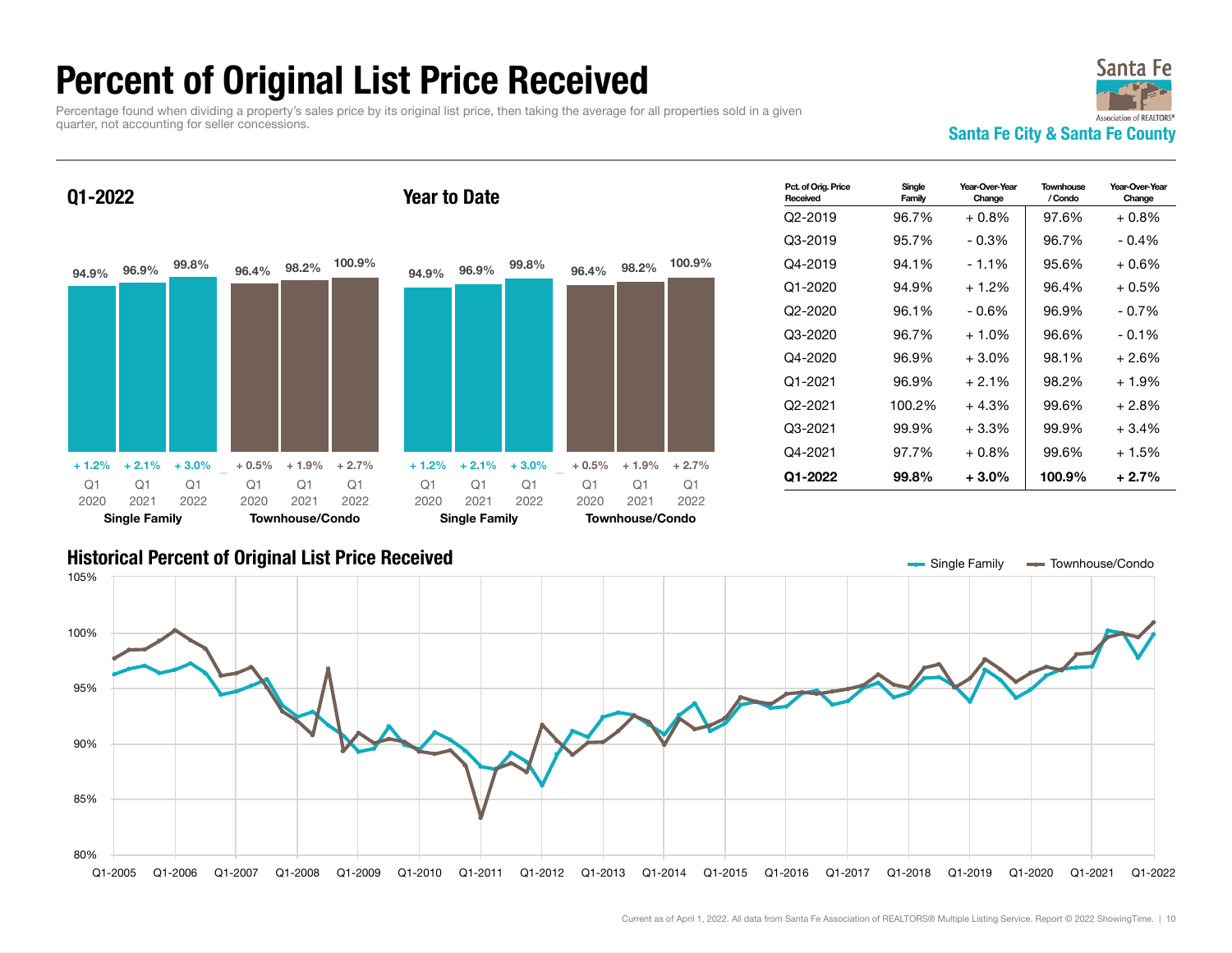## Housing Affordability Index

This index measures housing affordability for the region. For example, an index of 120 means the median household income is 120% of what is necessary to qualify for the median-priced home under prevailing interest rates. A higher number means greater affordability.<br>
Santa Fe City & Santa Fe County





Q1-2022



| <b>Affordability Index</b> | Single<br>Family | Year-Over-Year<br>Change | Townhouse<br>/ Condo | Year-Over-Year<br>Change |
|----------------------------|------------------|--------------------------|----------------------|--------------------------|
| Q2-2019                    | 63               | $+1.6%$                  | 96                   | $+6.7\%$                 |
| Q3-2019                    | 61               | $+3.4%$                  | 84                   | - 11.6%                  |
| $O4-2019$                  | 61               | $+17.3%$                 | 98                   | $+15.3%$                 |
| Q1-2020                    | 62               | $0.0\%$                  | 95                   | $-1.0\%$                 |
| Q2-2020                    | 66               | $+4.8%$                  | 108                  | $+12.5%$                 |
| Q3-2020                    | 56               | - 8.2%                   | 95                   | $+13.1\%$                |
| Q4-2020                    | 57               | - 6.6%                   | 81                   | - 17.3%                  |
| Q1-2021                    | 53               | $-14.5%$                 | 100                  | $+5.3%$                  |
| Q2-2021                    | 49               | $-25.8%$                 | 86                   | $-20.4%$                 |
| Q3-2021                    | 51               | - 8.9%                   | 85                   | $-10.5%$                 |
| Q4-2021                    | 50               | - 12.3%                  | 75                   | $-7.4%$                  |
| Q1-2022                    | 48               | - 9.4%                   | 74                   | - 26.0%                  |

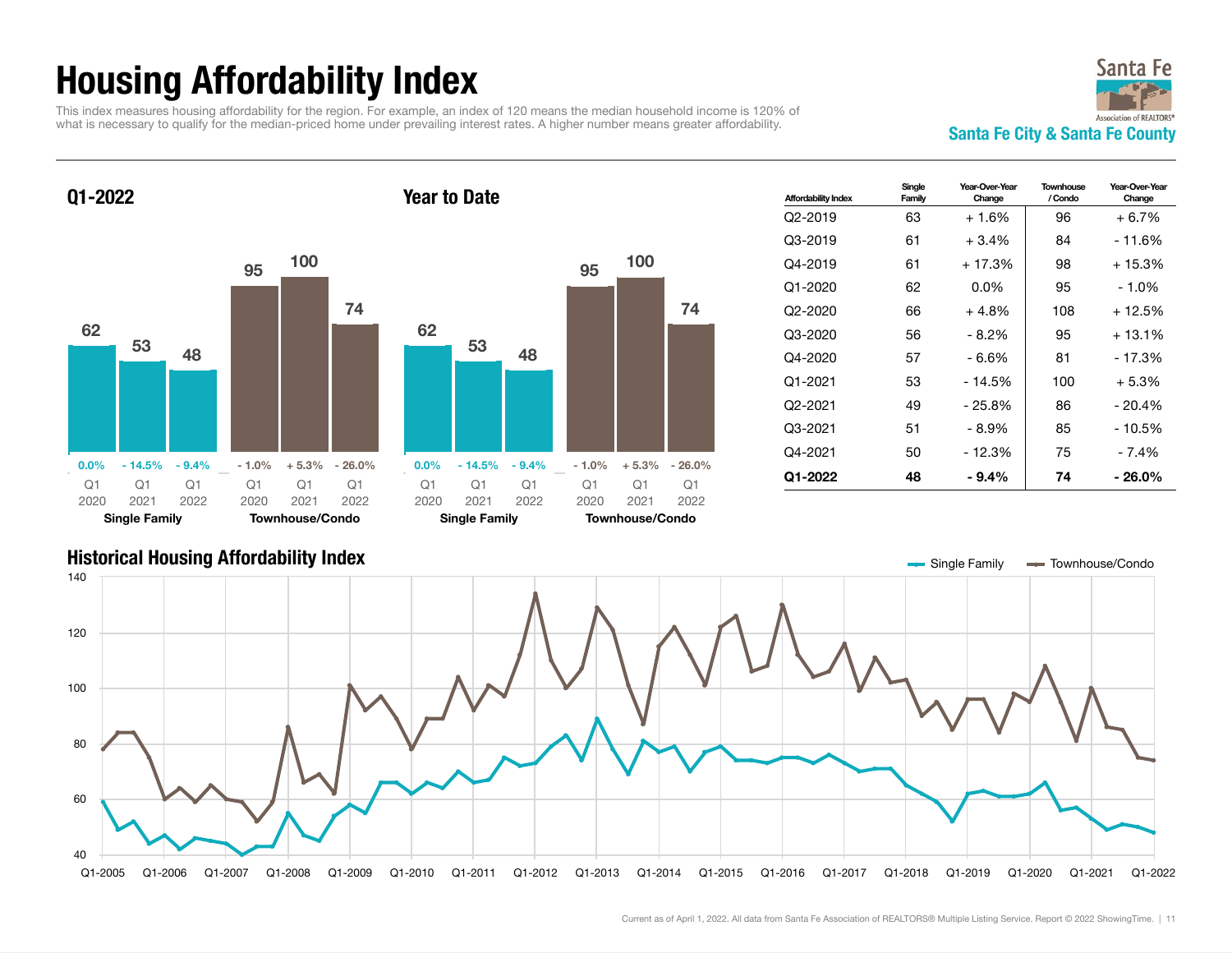### Inventory of Homes for Sale

The number of properties available for sale in active status at the end of a given quarter.



**Townhouse** / Condo

Year-Over-Year Change



#### Historical Inventory of Homes for Sale Single Table 3 and Single Family Townhouse/Condo Q1-2005 Q1-2006 Q1-2007 Q1-2008 Q1-2009 Q1-2010 Q1-2011 Q1-2012 Q1-2013 Q1-2014 Q1-2015 Q1-2016 Q1-2017 Q1-2018 Q1-2019 Q1-2020 Q1-2021 Q1-2022  $\mathbf{0}$ 500 1,000 1,500 2,000 2,500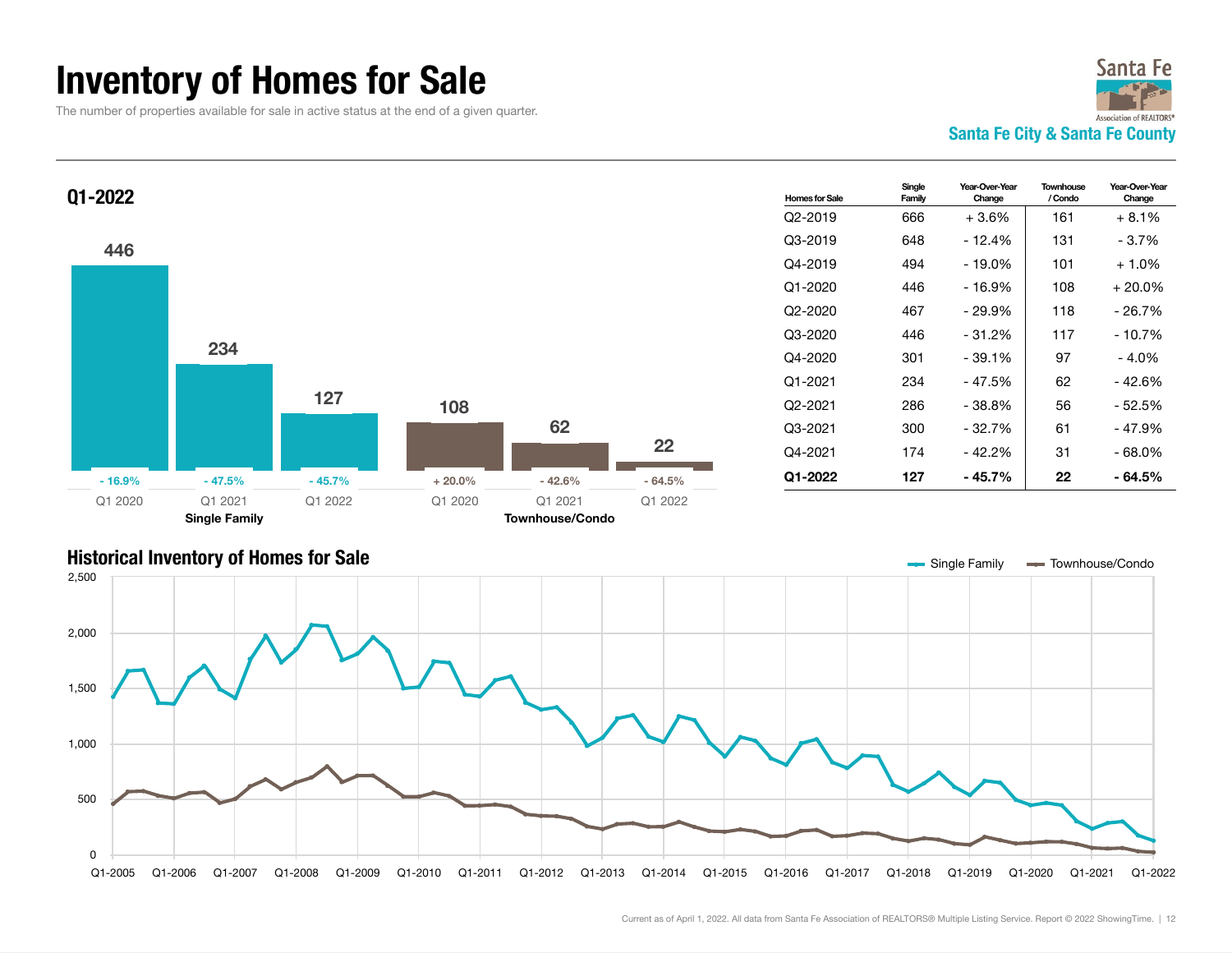## Months Supply of Inventory

The inventory of homes for sale at the end of a given quarter, divided by the average quarterly pending sales from the last 12 months.



Year-Over-Year Change